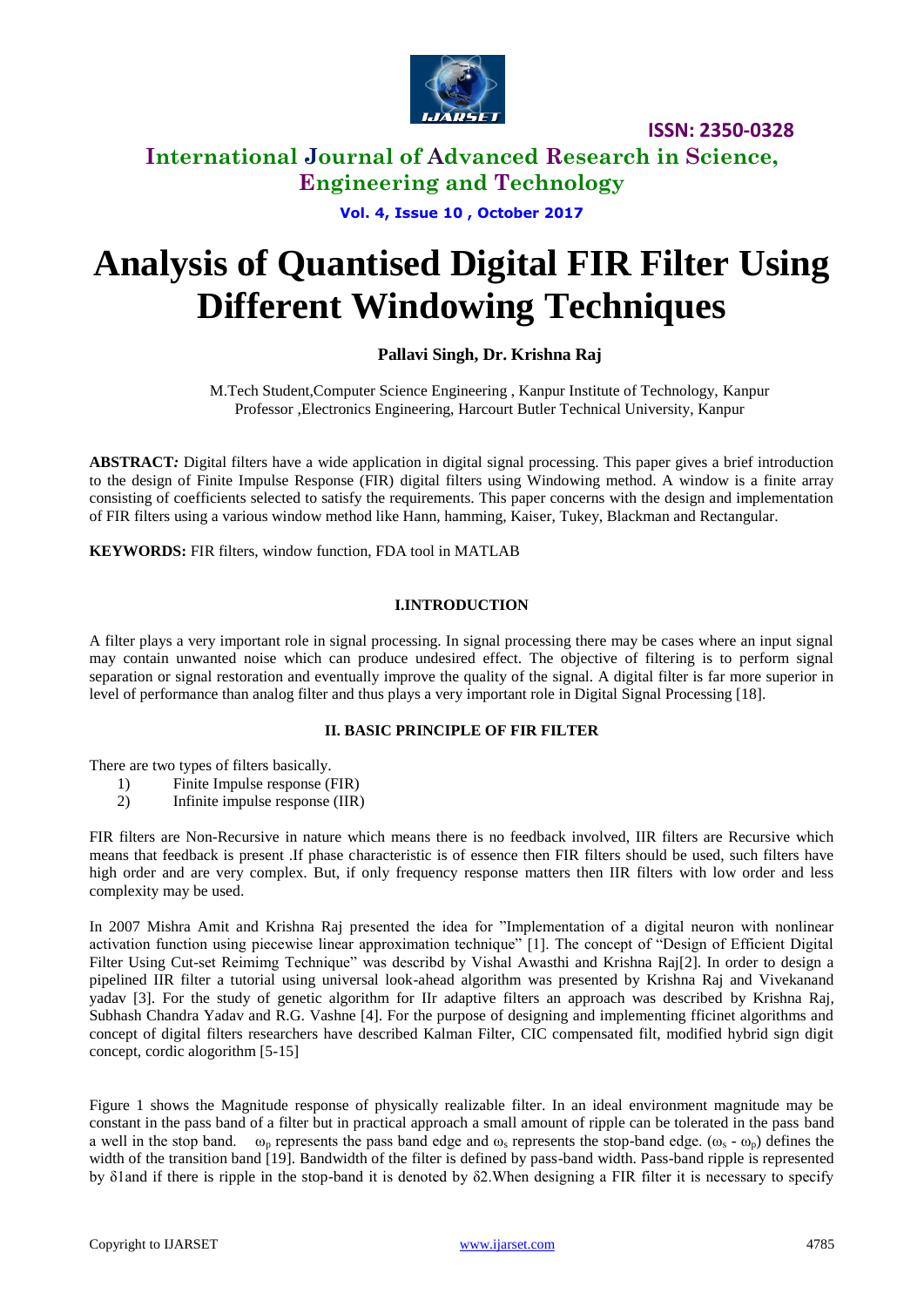

**ISSN: 2350-0328**

### **Vol. 4, Issue 10 , October 2017**

pass-band, stop-band, transition-band. In pass-band frequency must be passed unattenuated and in stop-band frequency must be passed attenuated.



Fig.1 Magnitude response of physically realizable Filter

The basic hardware requirement for designing a FIR filter is multipliers, delay elements and adders. Figure 2 shows the structure of FIR Filter of order N.



Fig.2 Structure of FIR Filter of order N

The input and the output signals for the IIR filter:

 $W(n) = \sum_{k=0}^{\infty} h(k)x(n-k) \to (1)$ 

From the above equation we see that the impulse response of IIR Filter is of infinite duration, therefore the output of IIR filter using equation (1) is practically unachievable.

Equation (1) can be also be expressed in a recursive form

W (n) = 
$$
\sum_{k=0}^{M} b_k (n-k) - \sum_{k=1}^{N} a_k y(n-k) \rightarrow (2)
$$

Where  $a_k$  and  $b_k$  are the filter coefficients

The difference equation of an N order FIR filter is:

$$
W(n) = \sum_{k=0}^{N-1} h(k)x(n-k) \to (3)
$$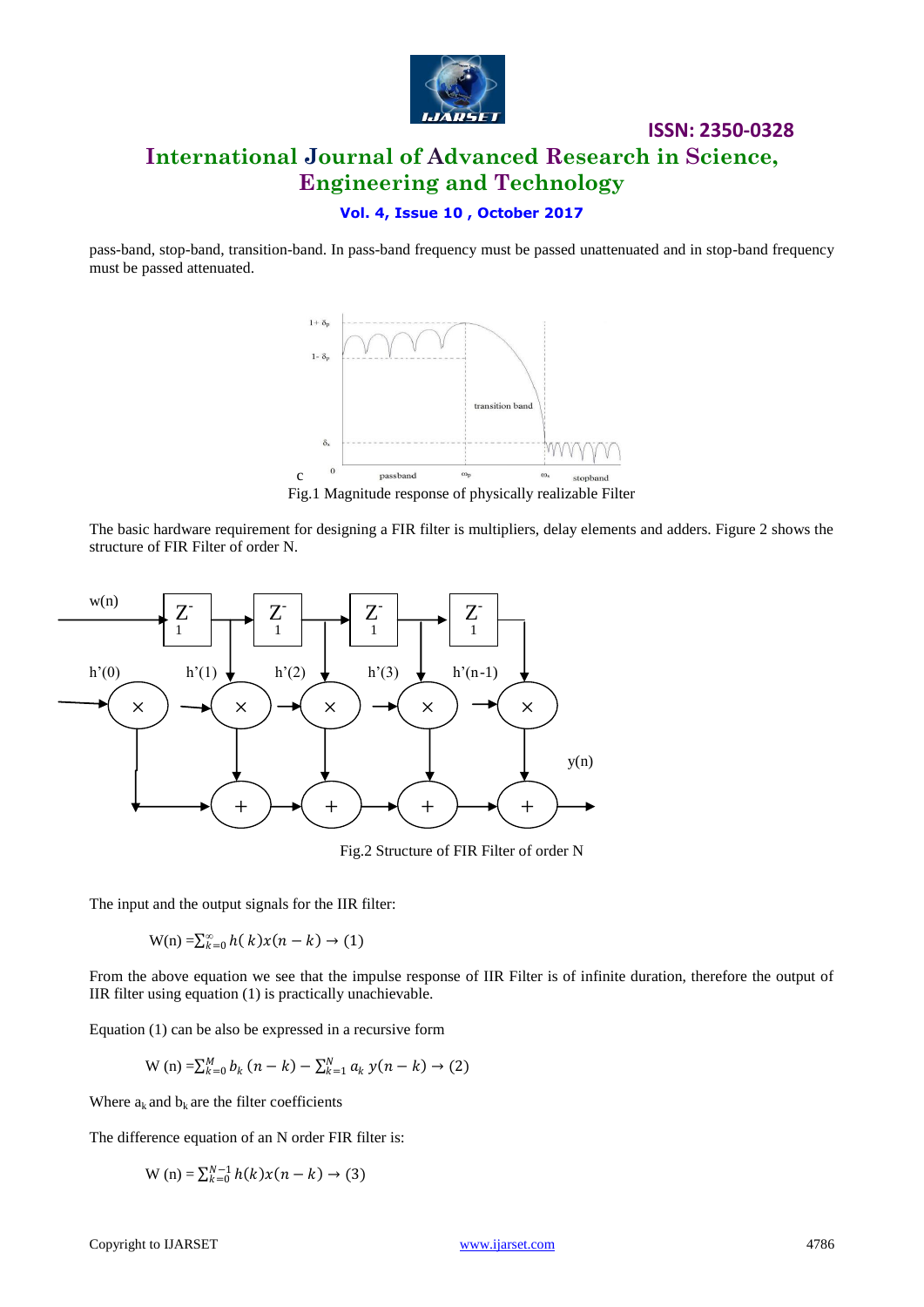

**ISSN: 2350-0328**

### **Vol. 4, Issue 10 , October 2017**

Where:

 $x(n)$  is the input signal to the filter h(k) is the impulse response K is the order of filter W(n) is the output of FIR filters

From the equations (3) we can deduce that the impulse response of FIR filter is of finite duration.

For FIR Filter, the transfer function can be obtained by:

$$
H(z) = \sum_{k=0}^{N-1} h(k) z^{-1} \to (4)
$$

For IIR Filter, the transfer function can be obtained by:

$$
H(z) = \tfrac{\sum_{k=0}^{M} b_k \ z^{-1}}{1 + \sum_{k=1}^{N} a_k z^{-1}} \to \ (5)
$$

#### **III. DESIGN METHODS FOR FIR FILTER**

Most of the FIR filter design methods are based on the approximation of an ideal filter. The more the designed filter is close to the ideal filter the more will be its order, thus making the filter and its implementation more complex. The designer should try to achieve a compromise between the filter characteristics and order.

Filter design starts with specifications and requirements of the desirable FIR filter. The designer gets to choose the method based on the filter specifications. Each method has its own set of advantages and disadvantages. Choosing the right method is very crucial in any FIR filter design process

There are essentially three well-known methods for FIR filter design namely:

- 1) The window method
- 2) The frequency sampling technique
- 3) Optimal filter design methods

Throughout this paper we have discussed the window method for FIR filter design. The simplicity of design process makes this method very popular.

#### **IV. THE WINDOW METHOD**

A window is defined as a finite array of coefficients that will meet the requirements. There are basically two kinds of windows: fixed window function and adjustable window function. Hanning, Hamming, Blackman and rectangular windows are fixed window function. Kaiser, Tukey window are adjustable window function.[16]

When designing digital FIR filters using window functions it is necessary to specify:

- 4) A window function that will be used; and
- 5) The filter order;

The filter parameters used in the current study are as follows: Filter order=10 Sampling Frequency=48000Hz Cut-off Frequency=10800Hz Filter Type=Low-Pass

**Hanning window:** The Hanning window is also known as a raised cosine window [10]. The advantage of using Hanning Window method is that it reduces the side lobes. It has good frequency resolution over other window method like rectangular window. The Hanning Window function can be mathematically defined as: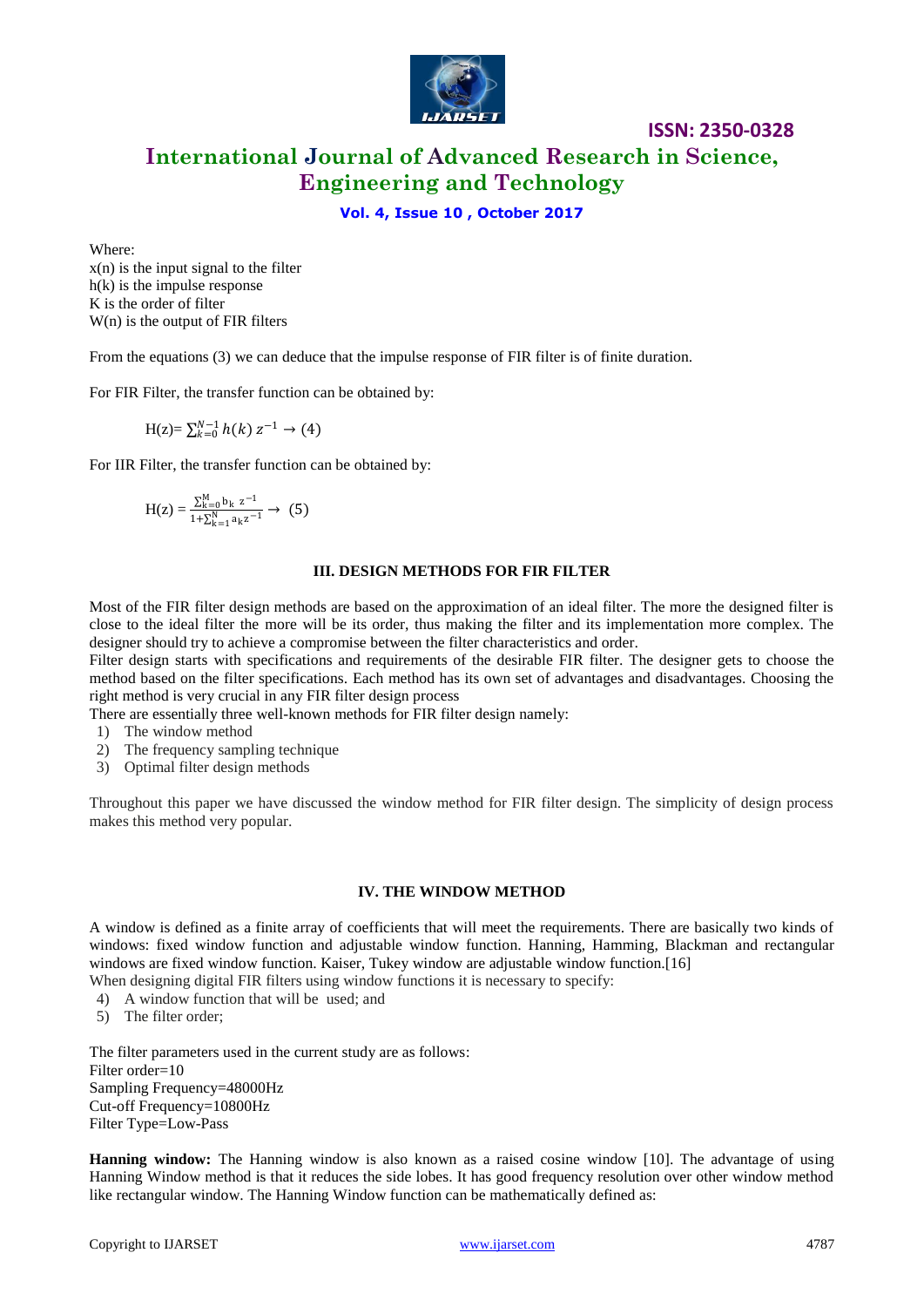

**ISSN: 2350-0328**

### **Vol. 4, Issue 10 , October 2017**



Fig. 3 Magnitude and phase response of Hanning window

**Hamming window** The Hamming window is also known as a raised cosine window. Hamming window exhibit characteristic similar to the Hanning window. It suppresses the side lobe. [10] Mathematically, the Hamming window function can be written as:

W(n)=
$$
\left\{0.540.46 \cos\left(\frac{2\pi n}{N}\right), from 0 to n-1\right\}
$$
\nMagnitude (dB) and Phase Responses  
\n
$$
\frac{10}{N}
$$
\n
$$
\frac{100}{N}
$$
\n
$$
\frac{100}{N}
$$
\n
$$
\frac{100}{N}
$$
\n
$$
\frac{100}{N}
$$
\n
$$
\frac{100}{N}
$$
\n
$$
\frac{100}{N}
$$
\n
$$
\frac{100}{N}
$$
\n
$$
\frac{100}{N}
$$
\n
$$
\frac{100}{N}
$$
\n
$$
\frac{100}{N}
$$
\n
$$
\frac{100}{N}
$$
\n
$$
\frac{100}{N}
$$
\n
$$
\frac{100}{N}
$$
\n
$$
\frac{100}{N}
$$
\n
$$
\frac{100}{N}
$$
\n
$$
\frac{100}{N}
$$
\n
$$
\frac{100}{N}
$$
\n
$$
\frac{100}{N}
$$
\n
$$
\frac{100}{N}
$$
\n
$$
\frac{100}{N}
$$
\n
$$
\frac{100}{N}
$$
\n
$$
\frac{100}{N}
$$
\n
$$
\frac{100}{N}
$$
\n
$$
\frac{100}{N}
$$
\n
$$
\frac{100}{N}
$$
\n
$$
\frac{100}{N}
$$
\n
$$
\frac{100}{N}
$$
\n
$$
\frac{100}{N}
$$
\n
$$
\frac{100}{N}
$$
\n
$$
\frac{100}{N}
$$
\n
$$
\frac{100}{N}
$$
\n
$$
\frac{100}{N}
$$
\n
$$
\frac{100}{N}
$$
\n
$$
\frac{100}{N}
$$
\n
$$
\frac{100}{N}
$$
\n
$$
\frac{100}{N}
$$
\n
$$
\frac{100}{N}
$$
\n
$$
\frac{100}{N}
$$
\n
$$
\frac{100}{N}
$$
\n
$$
\frac{100}{N}
$$
\n
$$
\frac{
$$

**Blackman window:** If we compare Blackman window with other windows there is better improvement in stop band attenuation [10]. The Blackman window function can be written as:

$$
W(n) = \begin{Bmatrix} 0.42 - 0.5 \cos\left(\frac{2\pi n}{N}\right) + 0.08 \cos\left(\frac{4\pi n}{N}\right), \\ from 0 to n - 1 \\ 0, \qquad \qquad else where \end{Bmatrix}
$$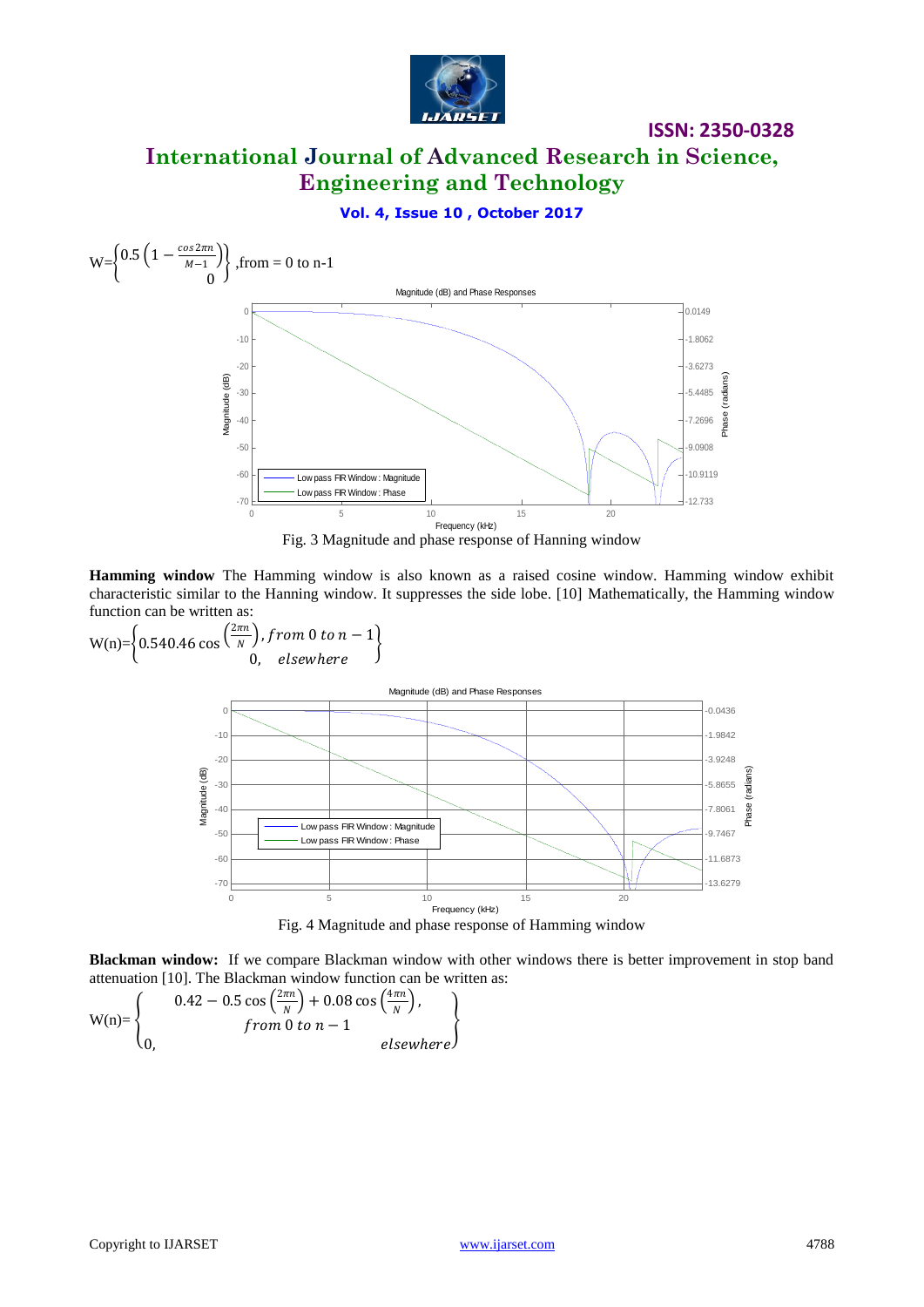

**ISSN: 2350-0328**

### **Vol. 4, Issue 10 , October 2017**



Fig. 5 Magnitude and phase response of Blackman window

**Kaiser window:** As compared to the other window functions the Kaiser Window has maximum attenuation according to the given width of the main lobe. That is why it is also known as optimal window.

The Kaiser Window function can be written:



**Tukey Window** The Tukey window is also called the tapered cosine window. The window function for the Tukey Window can be defined as follows:

$$
W_r(n) = \begin{cases} \frac{1}{2} \left[ 1 + \cos\left( \pi \left( \frac{2n}{\alpha(M-1)} - 1 \right) \right) \right], \\ 0 \le n \le \frac{\alpha(M-1)}{2} \\ 1, \frac{\alpha(M-1)}{2} \le n \le (M-1) \left( 1 - \frac{\alpha}{2} \right) \\ \frac{1}{2} \left[ 1 + \cos\left( \pi \left( \frac{2n}{\alpha(M-1)} - \frac{2}{\alpha} + 1 \right) \right) \right] \\ (M-1) \left( 1 - \frac{\alpha}{2} \right) \le n \le (M-1) \end{cases}
$$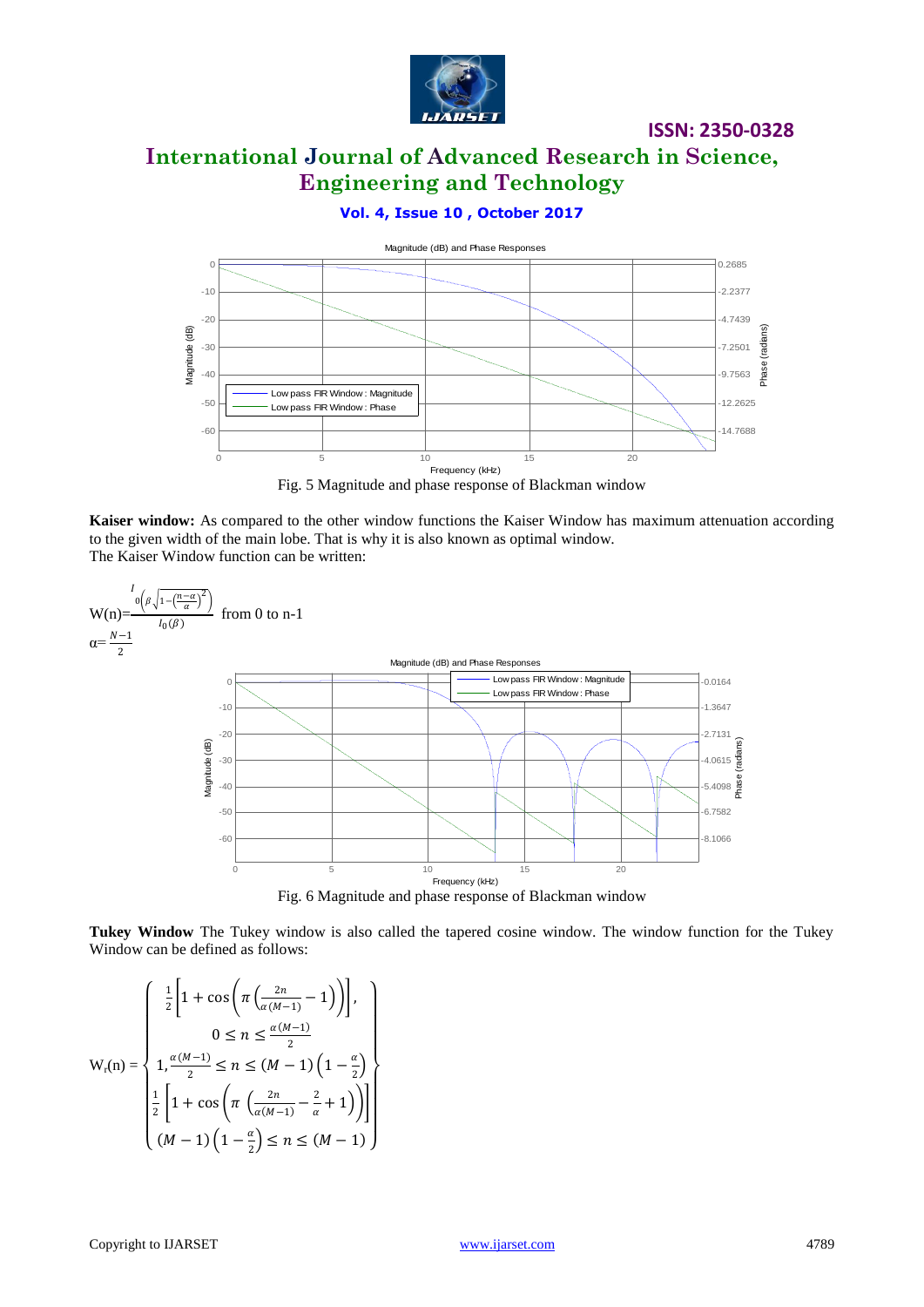

**ISSN: 2350-0328**

### **Vol. 4, Issue 10 , October 2017**



Fig. 7 Magnitude and phase response of Tukey window

**Rectangular Window Function** The weighting function for the Rectangular window is given by easily and quickly. The rectangular window is rarely used for its low stopband attenuation. The first lobe as attenuation of 13dB and the narrowest transition region, therefore. A filter designed using this window has minimum stopband attenuation of 21 dB.



Fig. 8 Rectangular window in time domain

Unlike other window functions being a kind of compromise between requirements for as narrow transition region as possible and as high stop band attenuation as possible, this window is characterized by extreme values. Namely, the minimum transition region is achieved, but at a cost of stop band attenuation.

It is easy to find rectangular window coefficients as all coefficients between 0 and N-1 (N-filter order) are equal to 1, which can be expressed in the following way:

The window function for rectangular Window can be defined by the function:

$$
W_R(n) = \begin{cases} 1, for \ n \le \frac{M-1}{2} \\ 0, \ \ \text{elsewhere} \end{cases}
$$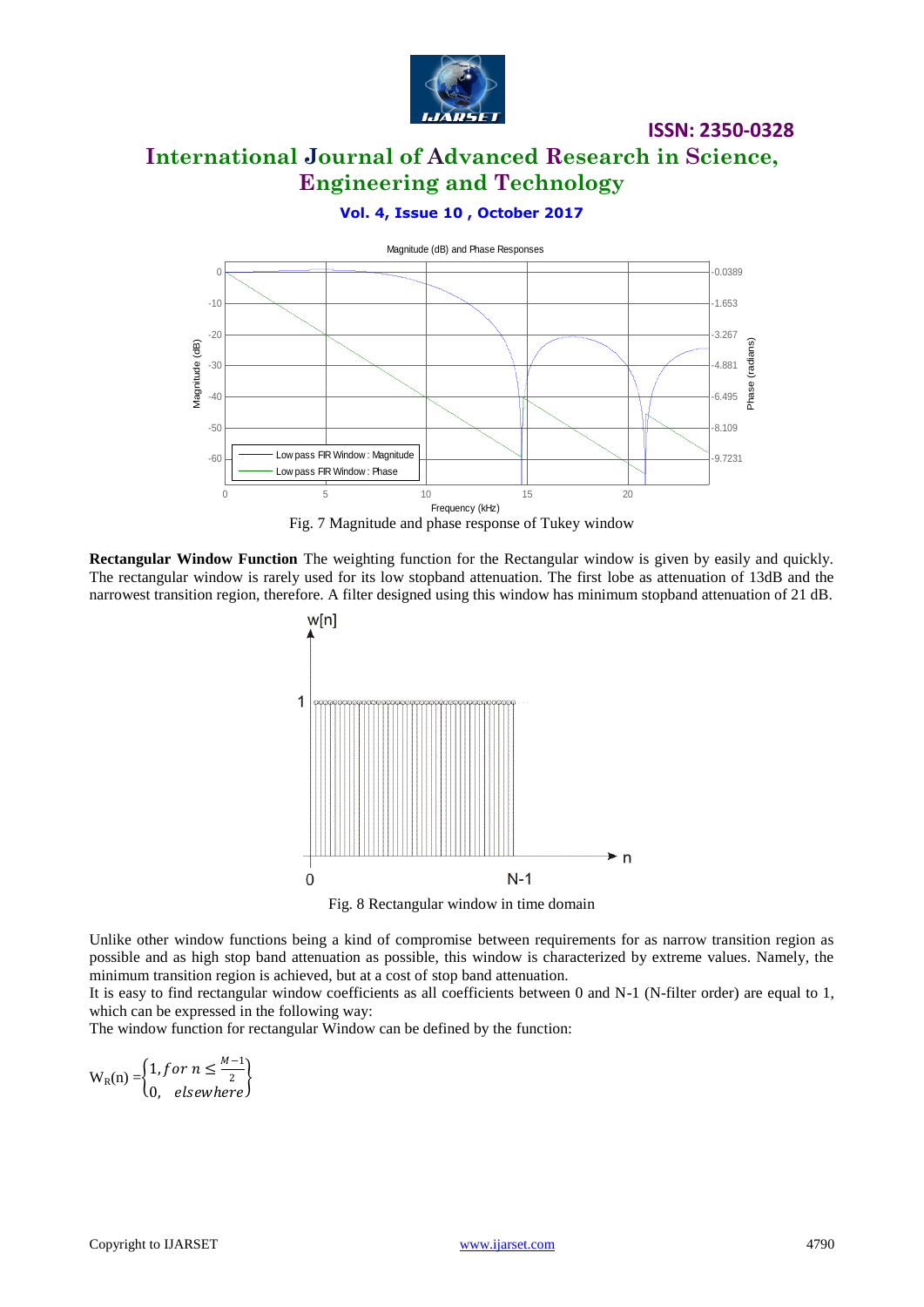

**ISSN: 2350-0328**

### **Vol. 4, Issue 10 , October 2017**



Fig. 9 Magnitude and phase response of Rectangular window

The characteristics of the window play a significant role in determining the resultant frequency response of the FIR filter that is obtained by truncating the impulse response  $h_d(n)$  to a pre-decided length M. The convolution of  $H_d(\omega)$ with W(ω) has the effect of smoothening of H<sub>d</sub>(ω).

Where:

 $h_d(n)$  is the unit sample response

M is the length of the filter

 $H_d(\omega)$  is the desired frequency response specification

 $W(\omega)$  is the frequency domain representation of the window function

The frequency response characteristic of the Hamming and Blackmann windows are illustrated in the figs: fig 4 through fig 5. All these functions have significantly lower side bands compared to rectangular window but for the same value of to M the width of the main lobe is also wider for these windows compared to the rectangular window. Hence these window function provide more smoothing through the convolution operation in the frequency domain and as a result, the transition region is wider. To overcome this problem we can increase the length of the window but it results in larger filter. Comparison of these window functions is summarised in the table below.

| Window used | Main lobe           | Relative       | Minimum           | Transition bandwidth $\Delta\omega$ |  |
|-------------|---------------------|----------------|-------------------|-------------------------------------|--|
|             | width $\Delta_{ML}$ | sidelobe       | stopband          |                                     |  |
|             |                     | level $A_{sl}$ | attentuation      |                                     |  |
| Hann        | $8\pi/(2M+1)$       | $31.5$ Db      | $43.9 \text{ dB}$ | $3.11\pi/M$                         |  |
| Hamming     | $8\pi/(2M+1)$       | 42.7 Db        | 54.5 dB           | $3.32\pi/M$                         |  |
| Blackman    | $12\pi/(2M+1)$      | 58.1 dB        | 75.3 dB           | $5.56\pi/M$                         |  |
| Rectangular | $4\pi/(2M+1)$       | 13.3 Db        | $20.9$ dB         | $0.92\pi/M$                         |  |

Table1. Properties of window function

### **V.FIR FILTER DESIGN USING FDA TOOL**

FDATOOL in the MATLAB signal processing toolbox is used for designing of filter. It is very simple and convenient to use. The tool takes in a set of parameters required for filter designing and gives the resulted designed filter which then can be analysed to meet the specifications. The first step in any filter design process is to design the filter with double floating point and then truncate the filter coefficients to implement the fixed-point hardware. This is done because most of the DSP systems used fixed-point arithmetic. It real time it may be possible that the quantised filter does not fit the requirements, in such case we need to backtrack and adjust the parameters to fit the requirements.

The filter parameters used in the current study are as follows; Filter order=10 Sampling Frequency=48000Hz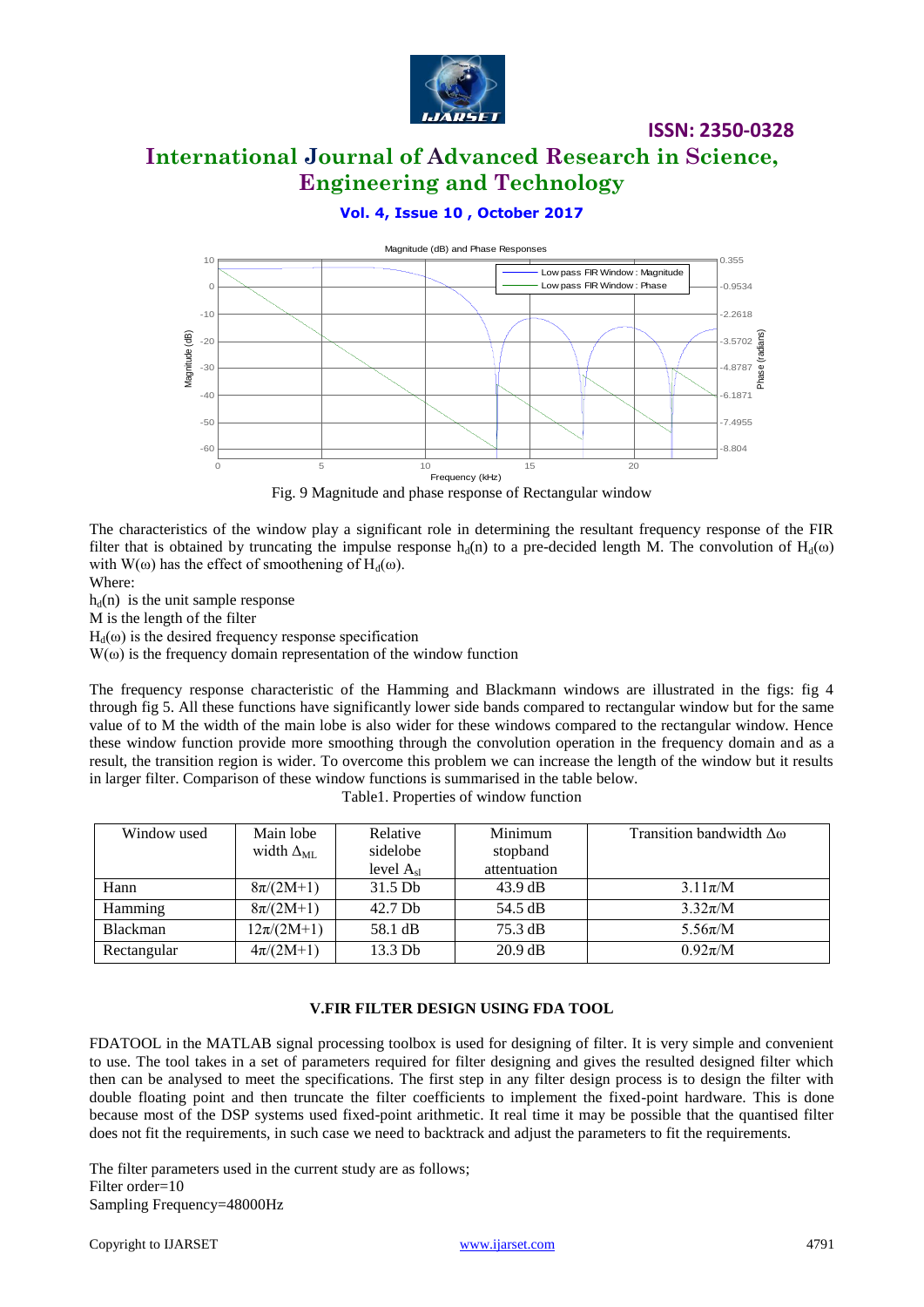

**ISSN: 2350-0328**

**Vol. 4, Issue 10 , October 2017**

Cut-off Frequency=10800Hz Filter Type=Low-Pass

**Design of FIR Filter using Hanning window:** fig.9 gives a comparative analysis of the reference and quantized filter coefficients.



Fig. 10 Magnitude response of Hanning window

#### **Hamming window:** Fig.11 gives a comparative analysis of the reference and quantized filter coefficients.



**Blackman window:** Fig.12 gives a comparative analysis of the reference and quantized filter coefficients.



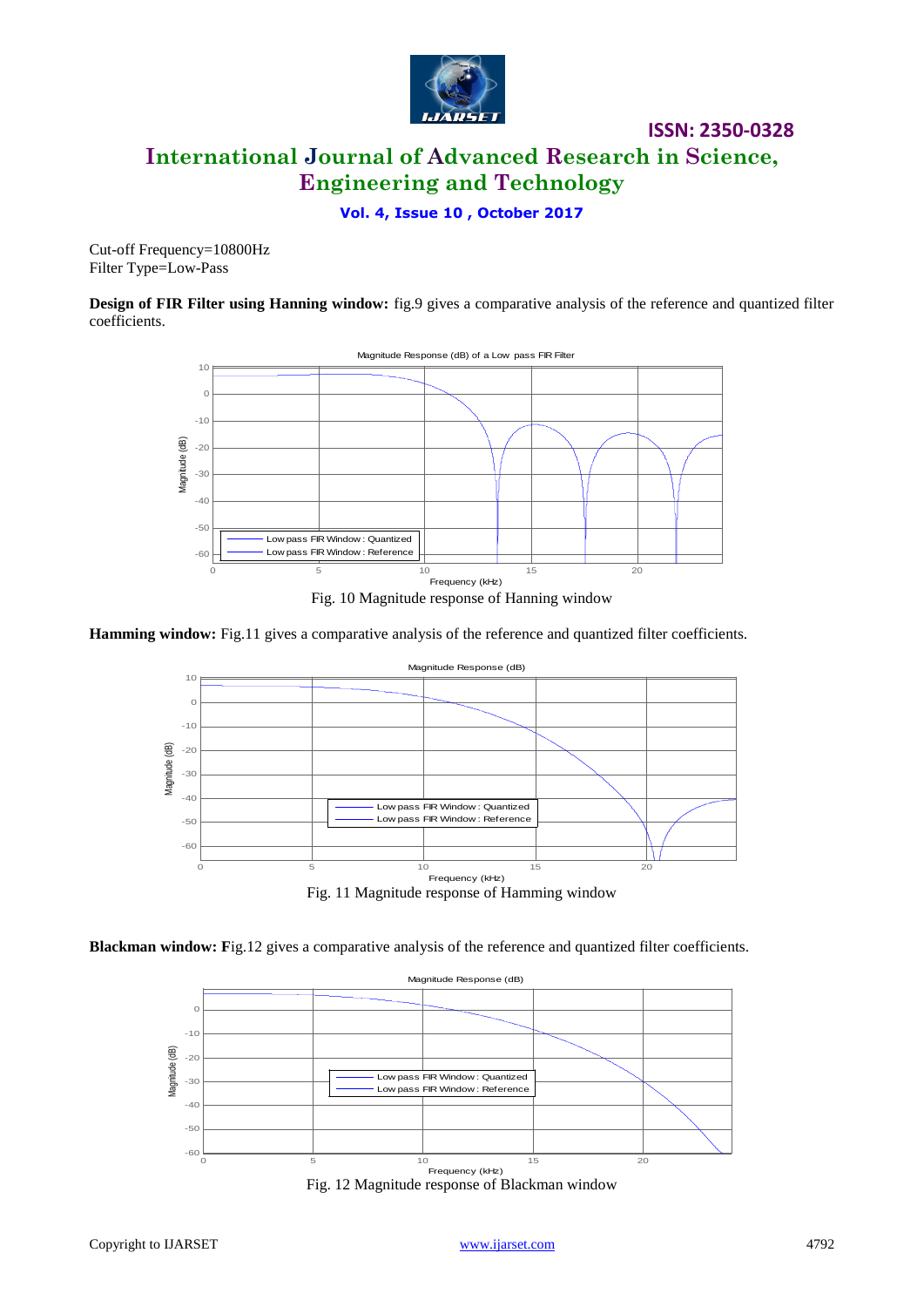

### **Vol. 4, Issue 10 , October 2017**

**Kaiser window:** Fig.13 gives a comparative analysis of the reference and quantized filter coefficients.









Fig. 14 Magnitude response of Tukey window

**Rectangular window:** Fig.15 gives a comparative analysis of the reference and quantized filter coefficients.



The magnitude of the frequency response of low pass FI filter using rectangular window is fig.14 for M. It is observed that relatively large oscillations or ripples occur near the band of the filter. These oscillations increase in frequency as M increases but they do not diminish in amplitude. These oscillations near the band of the filter which are called the gibbs phenomenon contain decays in the passband as well in the stop band. So we should use a window function that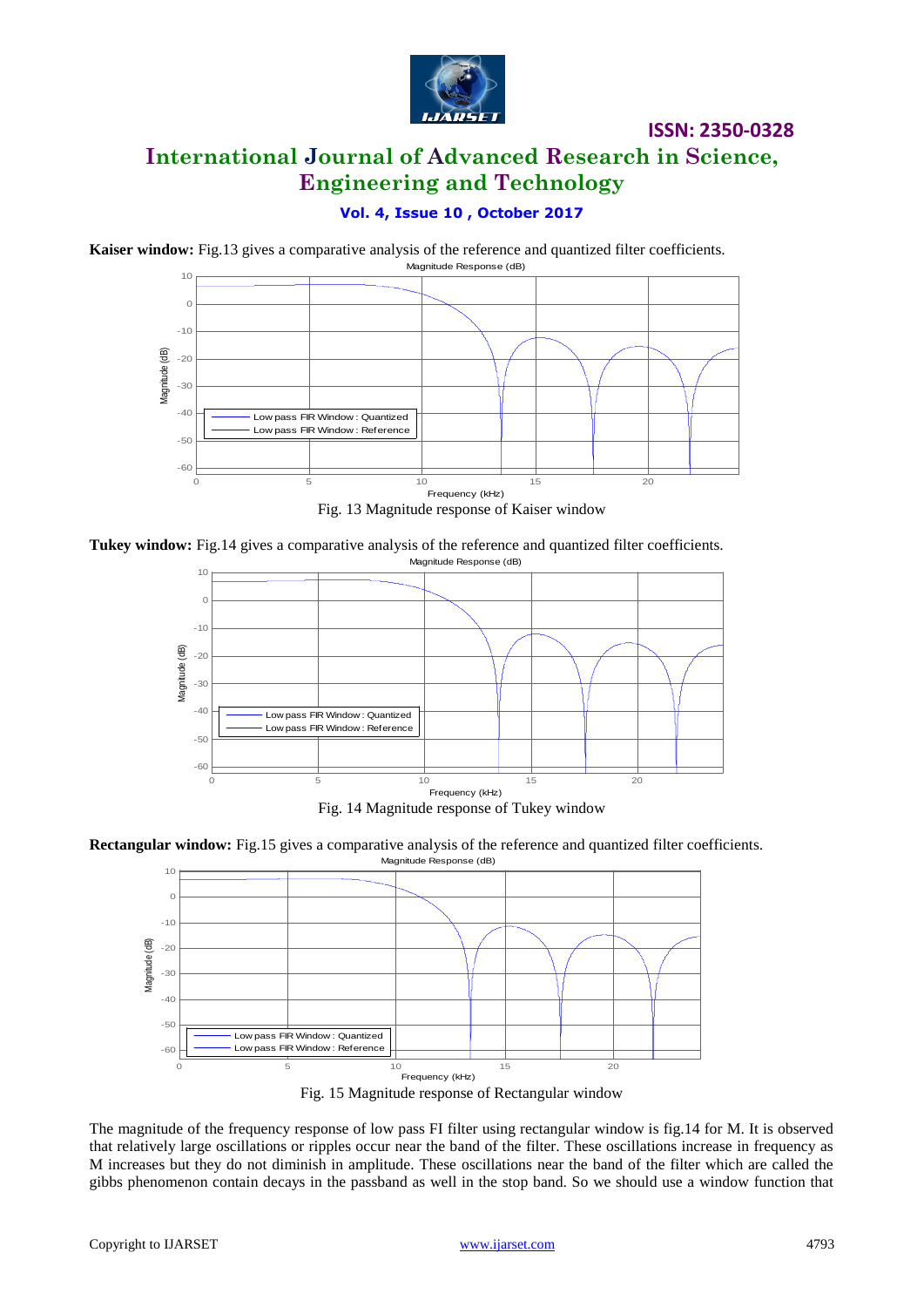

# **ISSN: 2350-0328**

### **International Journal of Advanced Research in Science, Engineering and Technology**

### **Vol. 4, Issue 10 , October 2017**

contains a taper and decay towards zero gradually and for this purpose we have used Hamming, Hann and Blackman windows.

| Design Analysis of Discrete Time FIR Filter |                         |                  |            |               |                    |  |  |  |  |
|---------------------------------------------|-------------------------|------------------|------------|---------------|--------------------|--|--|--|--|
| Window used                                 | <b>Filter Structure</b> | Filter<br>length | Stability? | Linear Phase  | Arithmetic<br>Used |  |  |  |  |
| Hann                                        | Direct-Form FIR         | 11               | Yes        | $Yes(Type-1)$ | Fixed              |  |  |  |  |
| Hamming                                     | Direct-Form FIR         | 11               | Yes        | $Yes(Type-1)$ | Fixed              |  |  |  |  |
| <b>Blackman</b>                             | Direct-Form FIR         | 11               | Yes        | $Yes(Type-1)$ | Fixed              |  |  |  |  |
| Kaiser                                      | Direct-Form FIR         | 11               | Yes        | $Yes(Type-1)$ | Fixed              |  |  |  |  |
| Tukey                                       | Direct-Form FIR         | 11               | Yes        | $Yes(Type-1)$ | Fixed              |  |  |  |  |
| Rectangular                                 | Direct-Form FIR         | 11               | Yes        | $Yes(Type-1)$ | Fixed              |  |  |  |  |

#### Table2. Comparative Analysis of quantised filter using window method

| IMPLEMENTATION COST OF DESCRETE TIME FIR FILTER |                       |               |               |                                   |                             |  |  |  |  |
|-------------------------------------------------|-----------------------|---------------|---------------|-----------------------------------|-----------------------------|--|--|--|--|
| Window used                                     | No. of<br>Multipliers | No. of Adders | No. of States | Multiplications per<br>I/P Sample | Additions per<br>I/P Sample |  |  |  |  |
| Hann                                            |                       | 8             | 10            | 8                                 |                             |  |  |  |  |
| Hamming                                         | 10                    | 10            | 10            | 10                                | 10                          |  |  |  |  |
| <b>Blackman</b>                                 | 10                    | 10            | 10            | 10                                | 10                          |  |  |  |  |
| Kaiser                                          | 10                    | 10            | 10            | 10                                | 10                          |  |  |  |  |
| Tukey                                           |                       | 8             | 10            | 8                                 |                             |  |  |  |  |
| Rectangular                                     | 10                    | 10            | 10            | 10                                | 10                          |  |  |  |  |

#### **V1. CONCLUSION**

In Digital Signal processing digital filters are more preferable than analog filters, because they can be easily designed and can be used in various types of signal filtering applications. The designer has the flexibility to choose the technique for designing the filter. This paper discuss the Window method and does the comparison between the various window functions The major advantages of Window technique is its simplicity and easy to understand. Using FDA tool in Mat lab, we can design Digital filter very easily to suit the specifications. As per the analysis an ideal window is a delta function  $w(\omega) = 2(\omega)$  which required the rectangular function given in the equation

$$
w(i) = \begin{cases} 1 & i = 0, 1, 2, \dots, i - 1 \\ 0 & otherwise \end{cases}
$$

to have an infinite length otherwise  $w(\omega)$  will have the classic sinc(x) shape. The rippling and wide transition regions of FIR filters are generated by this convolution. Thus the most effective method for reducing these effects is to design a finite length window such that the resulting impulse response decays towards zero smoothly instead of using the rectangular window defined in the above equation. The best window for most of the applications is the Kaiser Window which has parameters to adjust the compromise between the evershoot reduction and transition band.